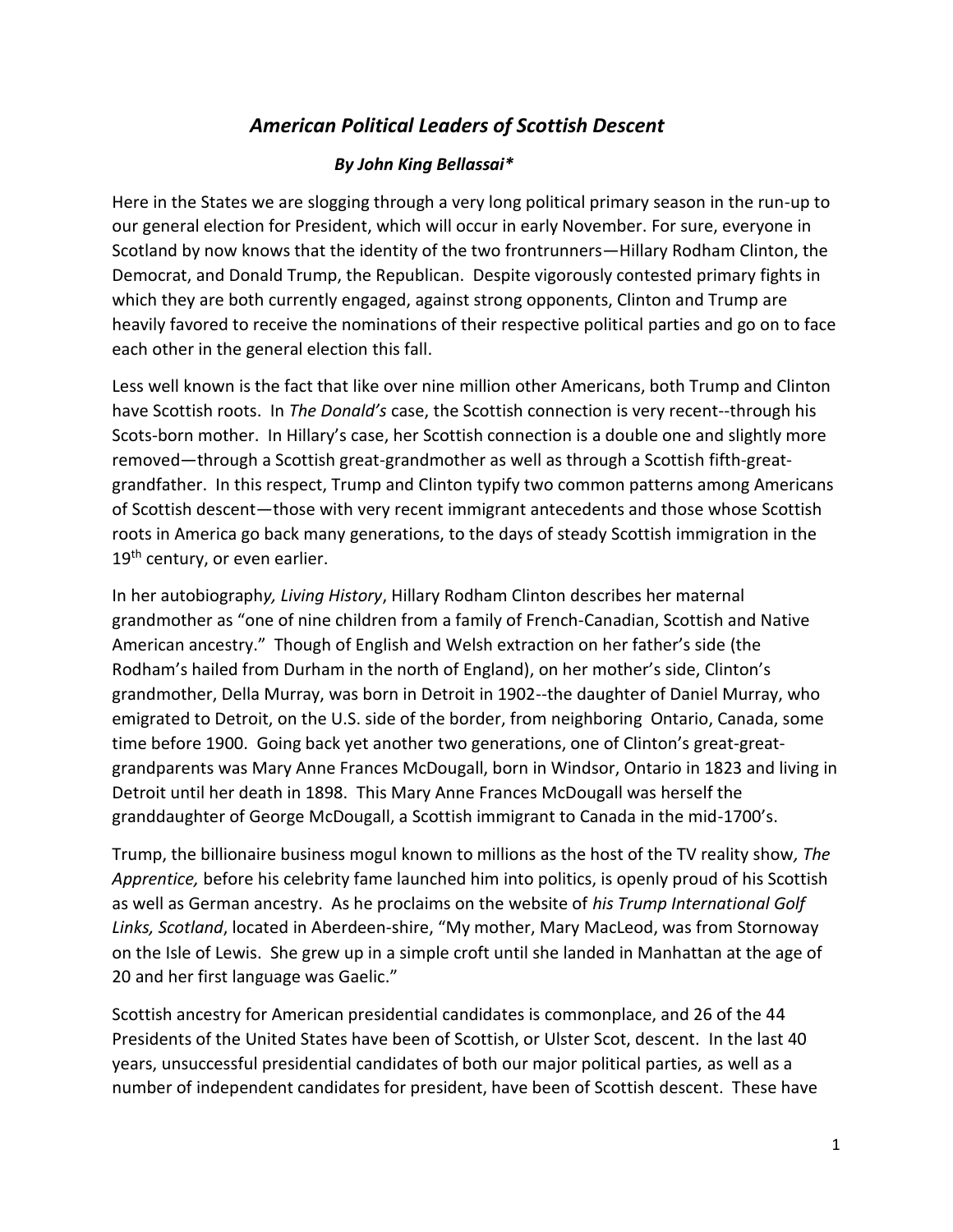run the gamut from Republicans Mitt Romney, John McCain and Newt Gingrich, to Democrats John Kerry and Walter Mondale, to Independents Pat Buchanan and George Wallace.

Among the 25 U.S. Presidents of Scottish descent, most descended from Ulster Scots (usually referred to here in the States as "Scots-Irish"), who had emigrated to America in the early to mid-18th century, from Tyrone or Antrim, in Ulster. This was the case for Andrew Jackson (in office 1829-37), James Knox Polk (1845-49), James Buchanan (1857-61), Andrew Johnson (1865- 69), Ulysses S. Grant (1869-77), Chester Arthur (1881-85), Grover Cleveland (1885-89 and 1893- 97), Benjamin Harrison (1889-93), William McKinley (1897-1901), William Howard Taft (1909- 13), Warren G. Harding (1921-23), Harry Truman (1945-53), Lyndon Johnson (1963-69), Richard Nixon (1969-74), Jimmy Carter (1977-81), and Bill Clinton (1993-2001).

In other cases, however, the Scottish ancestry of American presidents derived directly from Scotland. Thomas Jefferson's mother, Jane Randolph, though born in London was reputedly descended from Thomas Randolph, a hero of the Scottish Wars of Independence, Earl of Moray and Chamberlain of Scotland under his uncle, King Robert the Bruce. (Jefferson alluded to the Randolph family's proud claims of descent from Scottish kings in his writings, though at the same time he admitted not to know how much credence to put in them.) In any event, Jane Randolph was the source of her son Tom's famous flaming red hair. (Jefferson, primary author of the American Declaration of Independence, was the 3<sup>rd</sup> President of the United States, 1801-09.)

Our 5th President, James Monroe (1817-25), a protégé of Jefferson's, descended for certain from a Ross-shire born great-great-grandfather, Andrew Monroe, who emigrated to Virginia in the mid-1600's. Jean Stobo, the maternal third-great grandmother of Theodore ("Teddy") Roosevelt, our 26<sup>th</sup> President (1901-09), came to America from Scotland with her parents in 1699. The famous Woodrow Wilson, our 28<sup>th</sup> President (1913-21), was openly proud of his Scottish descent from his maternal grandparents, Thomas Woodrow and Marian Williamson, who had both emigrated to America from Scotland in the 1830's. Our longest serving President, Franklin Delano Roosevelt (1932-45), known simply as "FDR", had a Scots-born greatgrandmother, Elizabeth (Murray) Robbins, the daughter of James Murray of Ewe, Dumfriesshire. John Wilson, the great-grandfather of Ronald Reagan, our 40<sup>th</sup> President (1981-89), emigrated to America from Paisley in Scotland in 1832. George H.W. Bush, our 41<sup>st</sup> President (1989-93), and George W. Bush, his son, our 43<sup>rd</sup> President (2001-09), both descend from Catherine Walker (nee' MacLelland), who had emigrated to America from Scotland 100 years earlier.

Last but certainly not least, Barack Obama, our 44<sup>th</sup> (and current) President, is also of Scottish descent. Though of Kenyan ancestry on his father's side, his mother, Anne Dunham, was the product of many generations of antecedents in America going back to colonial times. Among her forebears was William McCurry, her fifth great-grandfather, a resident of Augusta County, VA in 1745--himself the son of John McCurry, born in 1725 (birthplace unknown) and almost